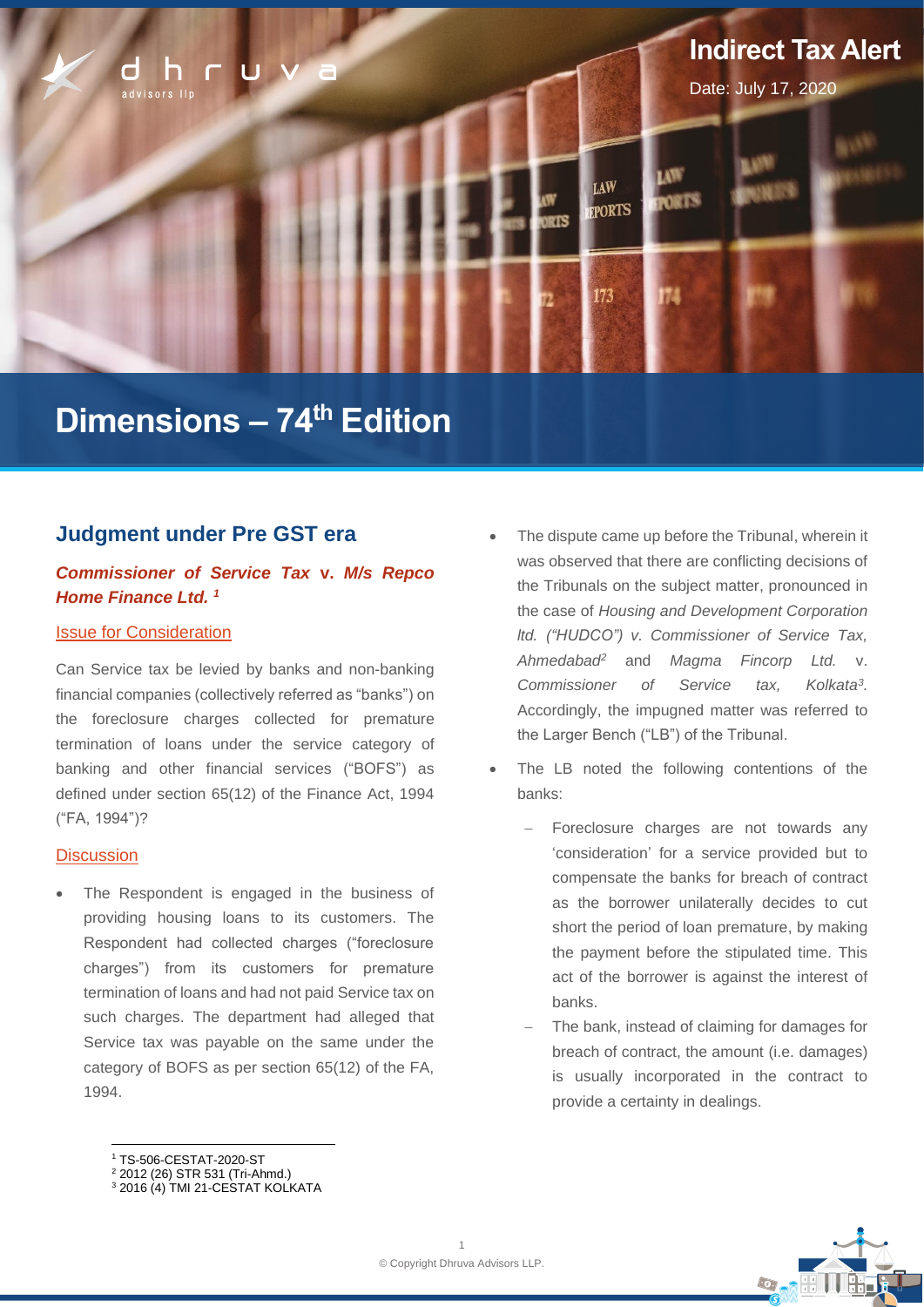- Therefore, foreclosure of the loan before the agreed time cannot be said to be a service taxable under BOFS since the foreclosure seeks to end the existing service.
- The LB observed that the department had contended as follows:
	- Foreclosure of loan is a facility available to the borrower at a price in the same way as other facilities are available to the borrower at a price.
	- Such charges are levied over and above the interest charged to the borrower and do not have the character of interest income. They cannot be regarded as penal interest since penal interest is chargeable only in case of default in making the regular payments and not for making payment before the stipulated period.
- The LB after taking into account the conflicting judgments of the Tribunals *(supra)* and of *Small Industries and Development Bank of India ("SIDBI")*  v. *CCE, Chandigarh<sup>4</sup>* observed as follows:
	- As per section 66 of the FA, 1994 Service tax is to be levied at a specified rate on the **value of taxable service** referred to in various sub clauses of section 65(105) of the FA, 1994. Further, as per section 67 of the FA, 1994, there has to be a 'consideration' for provision of service. The term 'consideration' is defined in explanation to section 67 to include any amount payable for taxable services provided or any reimbursable expenditure. Also 'consideration' is couched in an inclusive definition.
	- − The LB of the Tribunal in the case of *Bhayana Builders Pvt. Ltd.* v. *Commissioner of Service Tax<sup>5</sup>* observed that consideration, whether monetary or otherwise should flow from the service recipient to the service provider and should accrue to the benefit of the latter.

Reference was made to the Supreme Court decisions in the case of *Commissioner of Service Tax Etc.* v. *Bhayana Builders Pvt Ltd.<sup>6</sup>* and *Union of India* v. *Intercontinental Consultants and Technocrats Pvt. Ltd.<sup>7</sup>* to understand the meaning of the term 'consideration'.

- As per a judgment of the European Court of Justice<sup>8</sup> the amount charged has to necessarily be a consideration for the taxable service provided. There is a marked distinction between 'conditions to a contract' and 'consideration for a contract'. A service recipient may be required to fulfil certain conditions in a contract but that would not mean that this value would form part of the value of taxable services that are provided.
- The term 'include' is used in interpretation clauses to enlarge the meaning of the words or phrases to not only signify their natural import but also things which interpretation clause declares to include. In this regard reliance was placed upon the judgment of *Dilworth* v. *Commissioner of Stamps<sup>9</sup>* .
- − Para 2.2 of the Taxation of Services: An Education Guide<sup>10</sup> states that since the definition of consideration is inclusive it would not be out of place to refer to the definition of consideration as given in the Indian Contract Act, 1872.
- The term 'consideration' as defined under the Indian Contract Act, 1872, states that consideration should flow at the desire of the promisor. The banks are the promisors and the customers are the promisees. The contractual relationship between them is repayment of the loan amount over the period agreed. As premature termination of loan results in loss of future interest income, the banks charge an amount for foreclosure to compensate for the interest income lost. This unilateral act of the borrower results in breach of loan agreement.



<sup>4</sup> 2011 (1) TMI 495 - CESTAT, NEW DELHI

 $5$  2013 (32) S.T.R. 49 (Tri - LB)

<sup>6</sup> 2018 (2) TMI 1325 – Supreme Court

<sup>7</sup> 2018 (3) TMI 357 - Supreme Court

<sup>8</sup> *Societe Thermale d'Eugenic-les-Bains* v. *Ministere de v. I'Economie, des Finances et de I'Industrie* [Case-C-277/2005]

<sup>9</sup> 1899 AC 99

<sup>10</sup> TRU Circular dated June 20, 2012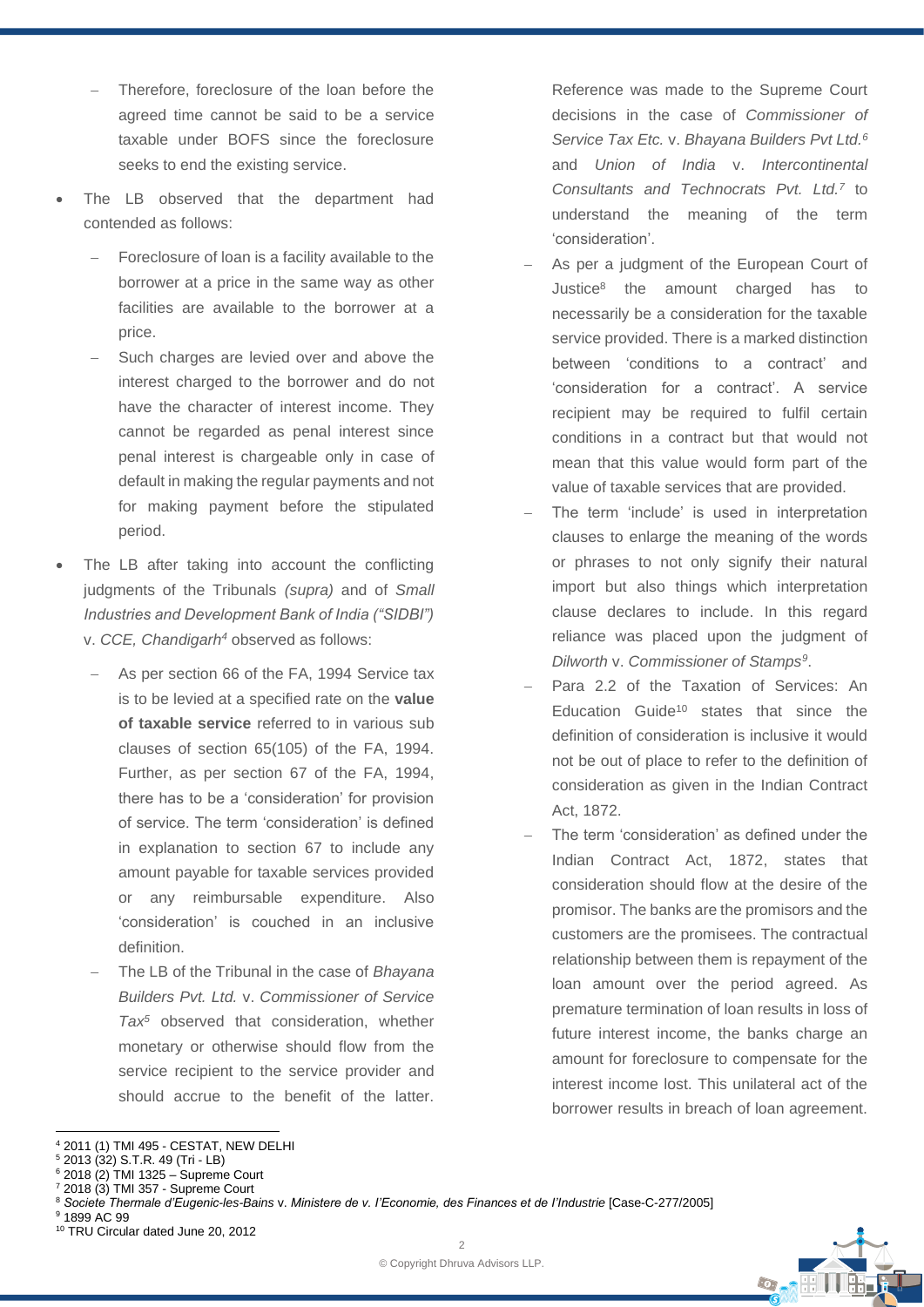A breach of contract may give rise to a claim for damages.

- Foreclosure charges are not a consideration for performance of lending services but are imposed as a condition of contract to compensate for loss of expectation interest. These charges seek to deter the borrowers from switching over to cheaper available sources of loan as has been held by the Reserve Bank of India vide circular dated June 26, 2012.
- Foreclosure of loan can prompt the promisor to claim damages. Reliance was placed upon the case of *M/s Hotel Vrinda Prakash and another* v. *KSFC and another<sup>11</sup> .* This aspect of damage is known as liquidated damages.
- Foreclosure charge clauses incorporated in the contract are for damages which can be enforced in the event there is a breach of contract to bring certainty. These clauses cannot give rise to any 'consideration'. These clauses come into effect only after the contract comes to end.
- Reference was made to section 74 of the Indian Contract Act, 1872 which comes into play when there is compensation payable for breach of contract, where penalty is stipulated in the contract.
- − A penalty is a sum of money so stipulated in terrorem and liquidated damages are a genuine pre-estimate of damages. As per the law in India, there is no qualitative difference between liquidated and unliquidated damages. A genuine pre-estimate of damages is regarded as liquidated damages and is binding as per section 74 of the Indian Contract Act, 1872.
- Foreclosure charges are recovered as compensation for disruption of a service not towards 'lending service'. Processing charges or documentation charges or the like are subject to Service tax because they are essential for the activity of lending and treated as activities 'in relation to lending'. Foreclosure

is anti-thesis to lending and cannot be construed to be 'in relation to lending'. The phrase 'in relation to lending' (in section 65(12) of the FA, 1994) cannot be stretched to include in its ambit even activities which terminate the activity. Reliance was placed upon the case of *Standard Chartered Bank* v. *Commissioner of Service Tax, Mumbai-I 12 .*

- Foreclosure charges arise upon repudiation of specified terms of contract and intend to compensate the banks. They should not be viewed as 'alternative mode of performance'. Merely because the clause relating to damage is mentioned in the contract would not mean that the party has been given an option to violate the contract. Treating eventuality of foreclosure as an optional performance is not correct.
- − The Tribunal in the case of HUDCO *(supra)* had held that there is an element of service involved in considering the request of the borrower for pre-payment of loan, fixing prepayment of charges, collection and closure of loan. This is not acceptable since the amount of damages is clearly stipulated in the contract and no element of service is rendered by the banks to the borrowers.
- The contract has been broken by the borrowers for which banks are entitled to claim the damages. Foreclosure charges are nothing but damages which are claimed by the banks.
- The amendment in the definition of BOFS by adding "lending" is not relevant at all for determining taxability of foreclosure charges.

#### **Judgment**

Foreclosure charges collected by the banks are not leviable to Service tax under the category of BOFS.

## **Dhruva Comments:**

The issue of taxability of foreclosure charges / liquidated damages is a long standing one traversing the three

 $\bigodot$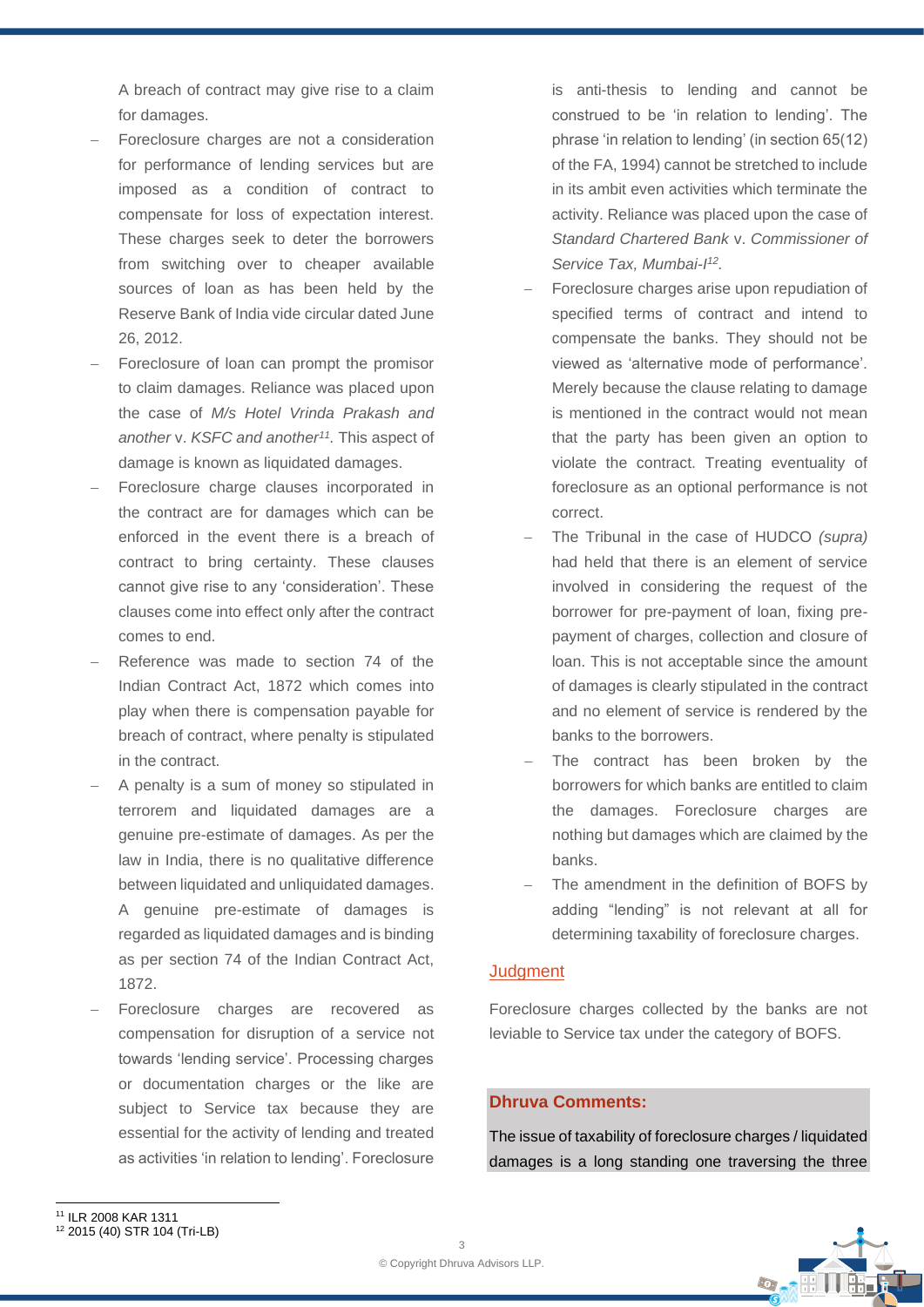periods: positive list of taxation, negative list of taxation and GST. Whilst the current decision is rendered for the period when Service tax was levied based on specified categories of service, it would be interesting to evaluate whether the decision would continue to hold good under negative list regime and under GST regime.

Whilst this decision is not the last word on the subject since the department is likely to file an appeal against the same, nevertheless the same is welcome. The Tribunal judgment in case of *HUDCO (supra)* is appealed before the Gujarat High Court and remains sub-judice<sup>13</sup>.

# **Judgments under GST era**

## *M/s. Hero Motocorp Ltd. v. Union of India & Ors<sup>14</sup>*

### Issue for Consideration

Whether plea of promissory estoppel is invokable for reduction in incentives on account of new tax structure.

#### **Discussion**

- The Petitioner is engaged in the business of manufacturing of two wheelers in the State of Uttarakhand. Special packages of incentives<sup>15</sup> were announced in the year 2002 for promoting industrial development in the State of Uttarakhand. Under the scheme, new industrial units were provided a 100% Central Excise Duty Exemption for a period of ten years from the date of commencement of commercial production. To give effect to the policy, the Central Government issued a notification<sup>16</sup> ("the exemption notification") providing exemption on certain goods from levy of Excise duty or Additional Excise duty for certain units located in the State of Uttarakhand and Himachal Pradesh for a period of ten years.
- Being eligible for the aforesaid benefit, the Petitioner established a new industrial unit for

manufacture of motor vehicles in the State of Uttarakhand. The Petitioner commenced production in the year 2008 and was eligible to avail exemption for ten years, i.e. till 2018.

- However, the exemption notification was withdrawn<sup>17</sup> on introduction of GST w.e.f. July 1, 2017. Recognising the financial hardships faced by the businesses a budgetary support scheme<sup>18</sup> ("BSS") was notified on recommendations of the GST Council ("the Council"). This support scheme provided reimbursements of Central Government's share of the cash component in the CGST and the IGST i.e. 58% of CGST and 29% of IGST.
- Aggrieved, the Petitioner filed a Writ Petition seeking complete exemption by way of reimbursement of CGST and IGST for the residual period in accordance with the exemption notification.
- After considering the facts of the case the Hon'ble High Court observed as follows:
	- ‒ The exemption notification granted benefits for a period of ten years to new industrial units and was under the Central Excise Act, 1944 ("the CE Act"). The CE Act stands repealed with the introduction of GST. Furthermore, the entire Indirect tax structure has been overhauled with the introduction of GST.
	- ‒ The tax structure prior to introduction of GST did not provide concurrent taxing powers to both the Centre and the States. The taxing powers were clearly delineated in the Union list and State list of the Constitution of India. By insertion of Article 246A of the Constitution of India, both the Parliament and the State Legislature were made competent to concurrently legislate the levy of GST.
	- The Parliament while repealing the earlier legislations, specifically provided that any exemptions or incentives should not be continued as a privilege if such notifications are

Co.

<sup>13</sup> Tax Appeal no. 410 of 2012

<sup>14</sup> W.P.(C) 505/2020 (High Court of Delhi, 2 March 2020)

<sup>15</sup> Office Memorandum no. 1(10)/2001-NER dated January 7, 2003 issued by Ministry of Commerce and Industry

<sup>16</sup> Notification No. 50/2003 - Central Excise dated June 10, 2003

<sup>17</sup> Notification No. 21/2017-Central Excise dated July 18, 2017

 $\Delta$ 18 Notification of Scheme of budgetary support under GST for units located in Uttarakhand etc. dated October 5, 2017 issued by Ministry of commerce and Industry.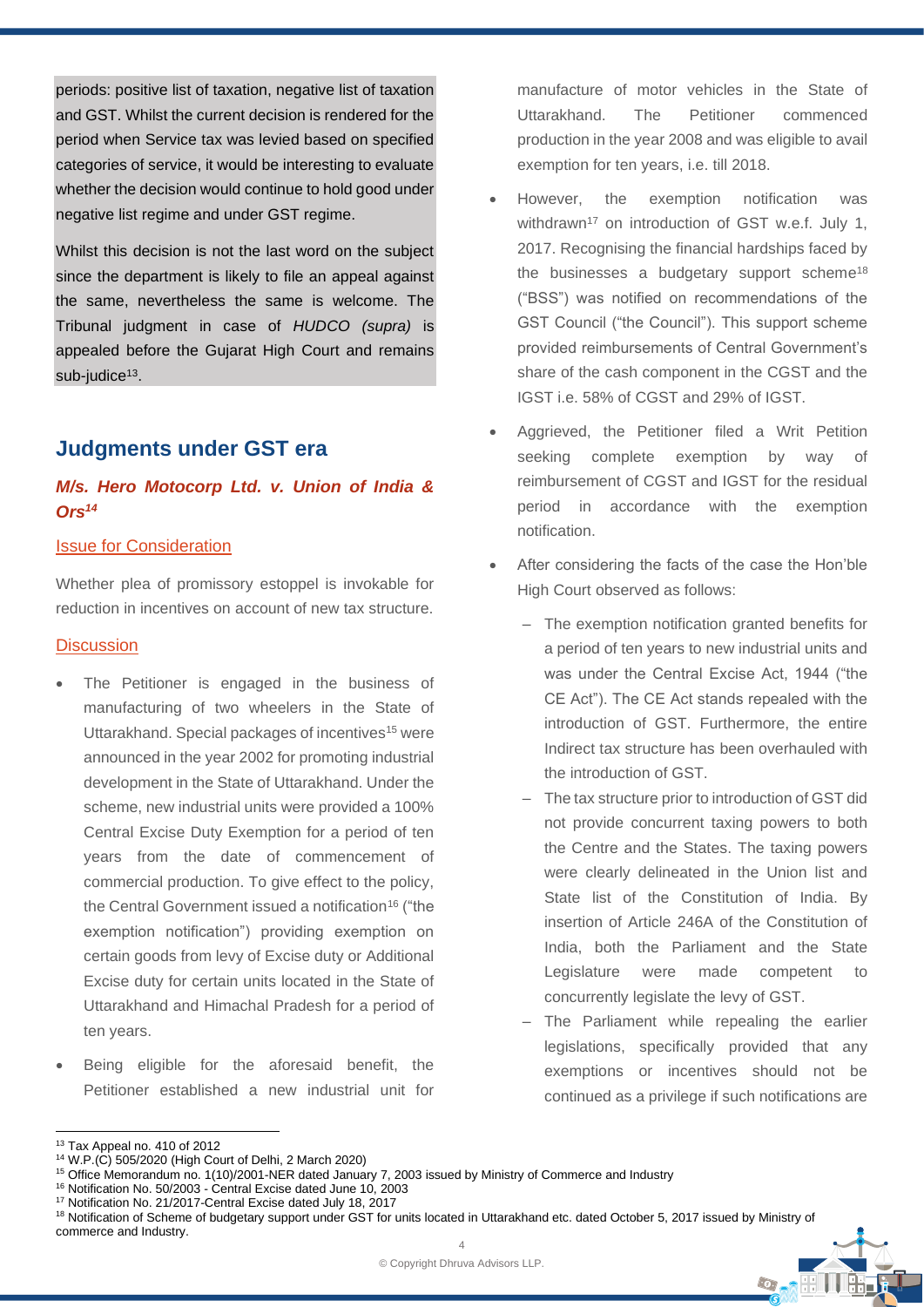rescinded on or after the appointed date. This objective has been enshrined in proviso to section  $174(2)(c)$  of the CGST Act, 2017. Resultantly, various area-based exemption notifications including the exemption notification were withdrawn vide notification no. 21/2017- CE dated July 18, 2017 and the Petitioner lost all the privileges or exemptions enjoyed in the erstwhile regime.

- The Council in its second meeting took up the agenda regarding the treatment of existing tax incentives, wherein the Council reiterated its inability to continue with the exemptions provided. However, it recommended continuity of any existing incentive schemes to be administered by way of a reimbursement mechanism through the budgetary route. In line with the recommendation of the Council, the BSS was framed for eligible units located in certain States including the State of Uttarakhand.
- ‒ Under the BSS, eligible units could claim refund of taxes pertaining to the Union's share in the CGST (58%) and IGST (29%). There is a fundamental fallacy in the Petitioner's argument to claim 100% benefit and the Petitioner does not have any vested right to be entitled to budgetary support of the entire CGST and IGST. The policy granting area-based exemption has undergone a complete change and is no longer in force and one cannot selectively concentrate on benefits under policies no longer in force. Furthermore, the GST law also entitles the Petitioner to avail input tax credit ("ITC") of all taxes and crossutilisation thereof.
- ‒ Reliance was placed on the Report of the Task Force dated December 15, 2009 which stated that area-based exemptions create economic distortions and recommended that such exemptions should not continue under the GST framework.
- The Government decided to grandfather the incentives provided to specific industries under the existing industrial policy of the States, or through a scheme of the Government and this

resulted in a completely new tax structure known as the GST. The Court rejected the argument of the Petitioner and held that the argument that the policy decision of 2003 should prevail and is enforceable is not correct.

- The 100% exemption under the industrial policy was envisaged under the erstwhile regime and due to the change in structure of taxes the policy can no longer be invoked. Therefore, the exemption notifications issued implementing the said policy also have lost the mandate.
- ‒ Mere acknowledgment of difficulties faced, and the consequent introduction of the BSS cannot entitle the Petitioners to insist on grant of entire fiscal benefits originally envisaged. Furthermore, the BSS is not in lieu of the exemptions granted under the previous fiscal incentive schemes. Recognition of hardships faced due to withdrawal of exemption notifications cannot be understood or categorised as an admission of any such right in favour of the Petitioner.
- ‒ Moreover, the Petitioner's argument of having a vested right is not tenable as the fiscal benefits promised in return for making investments were privileges granted under the law which is no longer applicable. Rights and obligations under the erstwhile regime cannot stay alive if the entire legislation has undergone a change with introduction of GST.
- ‒ The Court observed that the partial tax budgetary support is not irrational or arbitrary in as much as the share of CGST and IGST to the extent of 58% and 29% is based on the recommendations contained in the 14<sup>th</sup> Finance Commission Report regarding sharing of the Union Tax Revenue. Furthermore, the rationale of providing support to the extent of Central Government's share of the CGST and the IGST is also based on reasoning which cannot be questioned by the Petitioner.
- ‒ Placing reliance on Article 279A of the Constitution of India, the Court observed that the Central Government would not only not pocket any tax from the assessee, it would also be out of pocket to the extent the collected tax

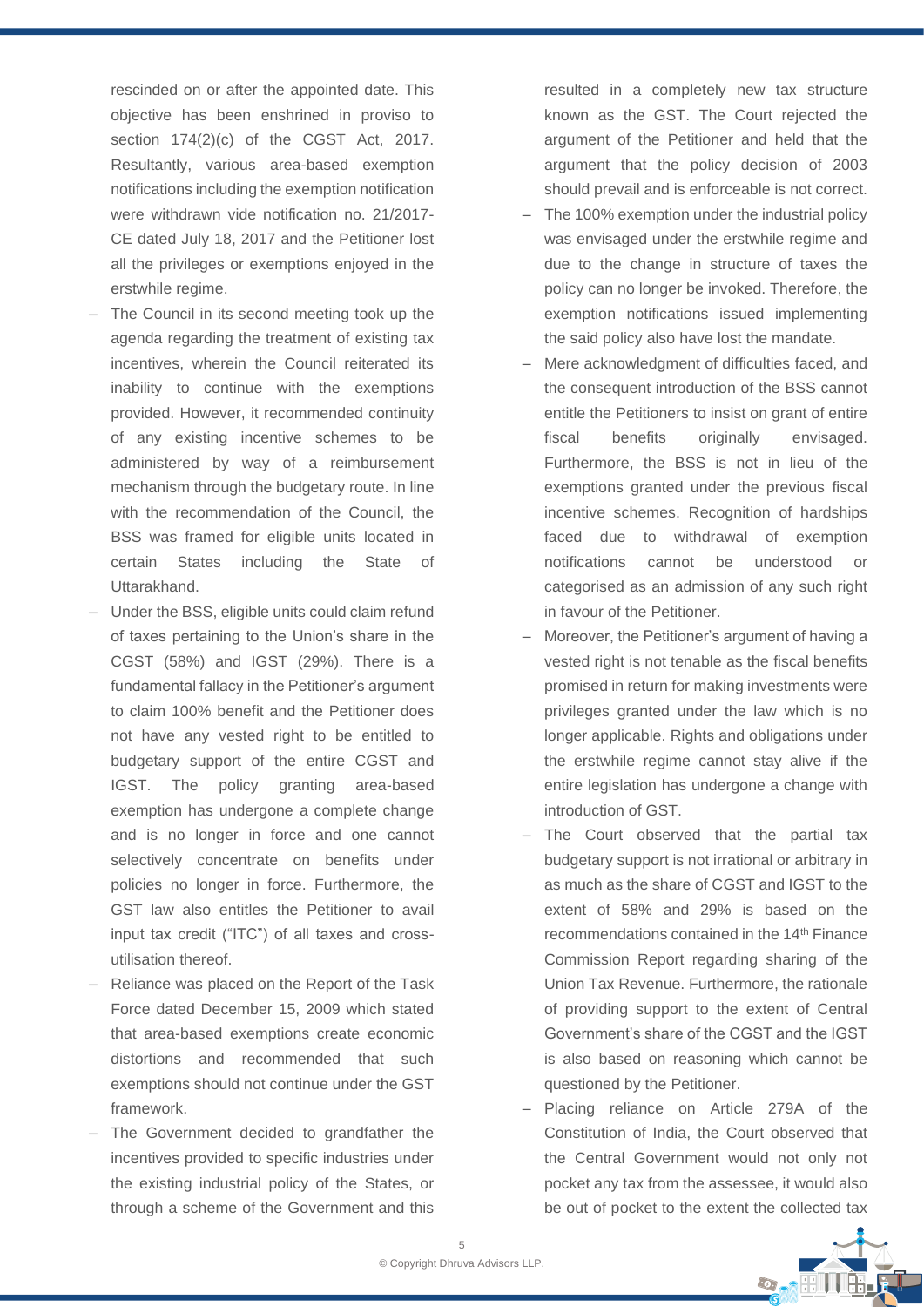devolves upon the States. The States were not bound to take a cut on the tax collected from the assessee under any statute or any equitable principle such as promissory estoppel.

- The Court dismissed the argument of the Petitioner that a revenue sharing mechanism existed even in the erstwhile regime and, therefore, that cannot be the rationale behind the restriction of the budgetary support to the extent of the Central Government share therein. The Court also observed that the revenue sharing mechanism had been recommended by the Finance Commission and the rationale for fixing 58% has a reasonable nexus to the support extended under the BSS.
- The Court distinguished the reliance placed by the Petitioner on judgment in the case of *K. M. Refineries and Infraspace Pvt. Ltd.* v. *The State of Maharashtra and 3 Ors.<sup>19</sup>* wherein the judiciary was dealing with only an executive order, whereas the present case involves withdrawal of exemption by a legislative fiat of the Parliament.
- The Court further emphasised that the issue of invocation of the doctrine of promissory estoppel against a legislative act in light of section 174(2)(c) of the CGST Act, 2017 has been firmly established in a number of judgments. The Court observed that the plea of promissory estoppel cannot be enforced against an act done in accordance with the statutory provisions of law. Reliance was placed upon the Supreme Court decisions in the case of *Shree Sidhbali Steels Ltd. And Others* v. *State of U.P. and Others<sup>20</sup>* and *I.T.C. Bhalachandran Paperboards and Another* v. *Mandal Revenue Officer, A.P. and Others<sup>21</sup> .*
- ‒ Furthermore, in the absence of any challenge by the Petitioner to the rescission of the exemption notification or to the vires of the proviso to section 174 (2) (c) of the CGST Act, no plea of promissory estoppel is maintainable.

‒ The language used in the proviso to section 174 (2) (c) is clear and unequivocal and leaves no room for any different interpretation.

#### **Judgment**

The Hon'ble High Court dismissed the Writ Petition filed by the Petitioner.

#### **Dhruva Comments:**

Doctrine of promissory estoppel does not apply when the act is done in pursuance to statutory provisions of law. The Court highlighted a distinction between the action consequent to an executive order and action pursuant to a legislative fiat of the Parliament.



<sup>19</sup> TS-627-HC-2019(BOM)-VAT

<sup>20</sup> (2011) 3 SCC 193

<sup>21</sup> (1996) 6 SCC 634